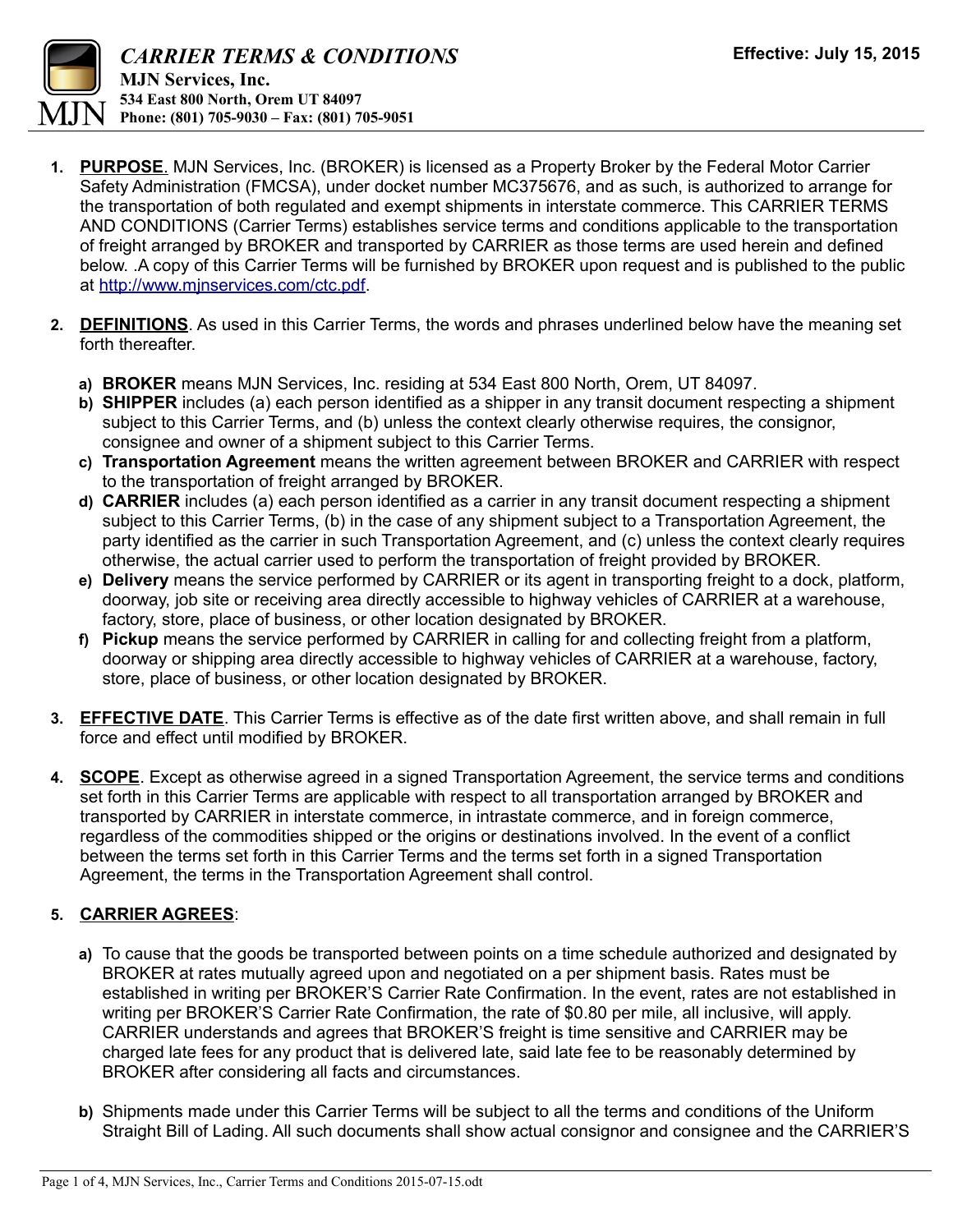name shall be shown on the bill of lading as the Carrier of Record. The BROKER'S name will not be shown on the bill of lading as Carrier and if it does appear it must be reflected as "Transportation Broker" only. CARRIER shall become solely liable for the freight when it takes/receives possession thereof, and the trailer is loaded, regardless of whether a bill of lading has been issued, and/or signed, and/or delivered to CARRIER. Any terms of the bill of lading inconsistent with the terms of this Carrier Terms shall be controlled by the terms of this Carrier Terms.

- **c)** To bill all charges for transportation services directly to BROKER within ten (10) days of delivery and shall provide BROKER with **ORIGINAL** signed bills of lading and delivery receipts evidencing such service, together with BROKER'S Carrier Rate Confirmation and CARRIER'S invoice.
- **d)** That payment will be denied if the documents referred to in paragraph 5.c) above are not received by BROKER within ninety (90) days from the first pickup date of shipment.
- **e)** To assume full and complete responsibility and shall be liable to BROKER for loss, damage, and delay to any property transported under this Carrier Terms. Such liability shall begin at the time CARRIER takes/receives possession of the freight and shall continue until said cargo is delivered to consignee at destination, or to any intermediate named stop off party directed by BROKER. CARRIER shall be liable for the full value of the shipment which shall be understood to mean the replacement cost of the lost or damaged items or delay charges plus associated brokerage fees and freight. Exclusions in CARRIER'S insurance coverage shall not exonerate CARRIER from this liability.
- **f)** To indemnify, defend and hold BROKER and its customers (including their officers, directors, employees, subcontractors and agents) harmless from and against any and all lawsuits, claims, charges, liabilities, judgments, damages, fines, penalties, costs, demands and expenses (including costs of defense, settlement and reasonable attorney's fees) of whatever type or nature, including damage or destruction of any property, or injury (including death) to any person, arising out of or related to, directly or indirectly, CARRIER'S transportation of freight pursuant to this Carrier Terms.
- **g)** To maintain adequate insurance coverage for trucker's auto liability in an amount of not less than \$1,000,000 combined single limit and motor truck cargo coverage in an amount equal to the full value of the maximum quantity of goods transported under this Carrier Terms, but in no event less than \$100,000 per shipment. The auto and cargo insurance shall be in the form required by 49 CFR 1043.2 and have no exclusions or restrictions that would not be accepted by the Interstate Commerce Commission for filing under those statutory requirements a fore cited. CARRIER shall cause its insurance carrier to forward forthwith to BROKER a standard Certificate of Insurance, which certificate shall require the insurance carrier to list BROKER as a certificate holder and to give BROKER written notice thirty (30) days prior to cancellation of such insurance. CARRIER is liable for all cargo loss or damage above amounts paid by insurance.
- **h)** CARRIER is solely responsible for any Worker's Compensation in accordance with the laws of all states in or through which the CARRIER will operate. The CARRIER agrees to assume the total and sole responsibility to assure adequate worker's compensation coverage is in place for its employees and other persons as the law may require.
- **i)** BROKER may set off against the amounts invoiced by the CARRIER: (1) any amounts advanced to the CARRIER or its representatives; (2) any expenses incurred by the BROKER on behalf of the CARRIER; (3) the replacement cost of any lost or damaged shipping devices, such as, but not limited to, pallets, barrels, boxes, or other containers; and, (4) any amount CARRIER is indebted to BROKER or its customers, including freight loss, damage and delay claims.
- **j)** If for any reason, CARRIER fails to complete transportation of commodities in transit under the terms of this Carrier Terms, or abandons a shipment and thereby subjects BROKER to liability, CARRIER expressly agrees that BROKER shall have the right to complete the trip using other equipment, and hold CARRIER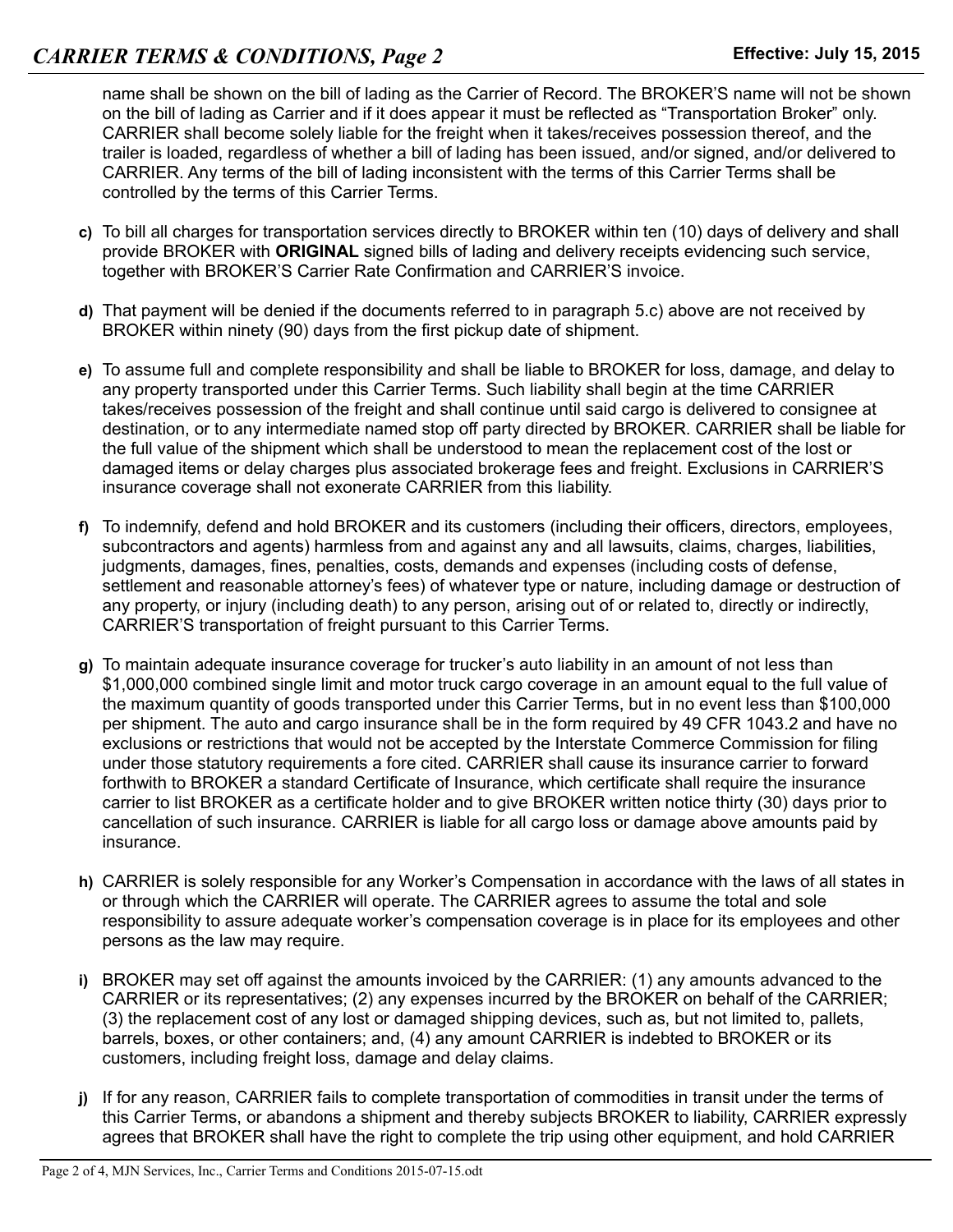liable for costs and damages.

- **k)** CARRIER is relying on the general credit of BROKER and hereby waives and releases all liens which CARRIER might otherwise have to any goods of BROKER'S Customers in the possession or control of CARRIER. CARRIER shall not withhold any goods of BROKER'S Customers on account of any dispute as to prices or alleged failure of BROKER to pay charges incurred under this Carrier Terms.
- **l)** CARRIER further acknowledges and agrees that BROKER is an independent contractor as to its Customers, and is not the agent of any Customer. CARRIER authorizes BROKER to invoice SHIPPER for services provided by CARRIER, and CARRIER agrees that it shall not look to the Customers of BROKER under any circumstances for payment of freight charges and hereby waives any such right.
- **m)** For a period of two (2) years after the later of (a) the date of delivery, or (b) the termination date of a Transportation Agreement, CARRIER shall not, directly or indirectly, solicit or do business of a transportation nature with any of BROKER'S Customers who are serviced by CARRIER as a result of this shipment. Solicitation prohibited under this Carrier Terms means participation in any conduct, whether direct or indirect, the purpose of which involves transportation and/or handling of property by CARRIER for which CARRIER does, or did in the past, provide such services for that customer under arrangements first made or procured by BROKER. If CARRIER performs services of a transportation nature for compensation for any Customer of BROKER without prior authorization from BROKER, CARRIER shall immediately pay to BROKER an amount equal to fifteen percent (15%) of all revenues invoiced by CARRIER to the solicited Customer. BROKER shall identify its Customers to CARRIER as each first load from each Customer is tendered to CARRIER. CARRIER'S acceptance of the load and movement of the property will acknowledge that this new customer is BROKER'S Customer.

## **6. BROKER AGREES**:

- **a)** To perform all billing, invoicing, and collection services to or with respect to customers whose property is transported by CARRIER pursuant to this Carrier Terms.
- **b)** To pay CARRIER for CARRIER'S services within twenty-one (21) days or less, after receipt of **ORIGINAL** shipment bills of lading and delivery receipts, free and clear from any question of claim, shortages, or damage, together with BROKER'S Carrier Rate Confirmation and CARRIER'S invoice for the agreed upon transportation compensation.

## **7. OTHER:**

- **a)** It is understood and agreed that the relationship between BROKER and CARRIER is that of independent contractor and that no employer/employee relationship exists, or is intended. BROKER has no control of any kind over CARRIER, including but not limited to routing of freight, and nothing contained herein shall be construed to be inconsistent with this provision.
- **b)** CARRIER and BROKER acknowledge and agree that this Carrier Terms does not bind the respective parties to exclusive services to each other. Either party may enter into similar agreements with other carriers, brokers, or freight forwarders.
- **c)** Failure of either party to enforce a breach or waiver of any provision or term of this Carrier Terms shall not be deemed to constitute a waiver of any subsequent failure or breach, and shall not affect or limit the right of either party to thereafter enforce such a term or provision.
- **d)** Obligations of this Carrier Terms are separate and divisible and in the event that any clause is deemed unenforceable, the balance of this Carrier Terms shall continue in full force and effect. CARRIER expressly waives all rights and remedies under Title 49 U.S.C., Subtitle IV, Part B to the extent they conflict with this Carrier Terms.